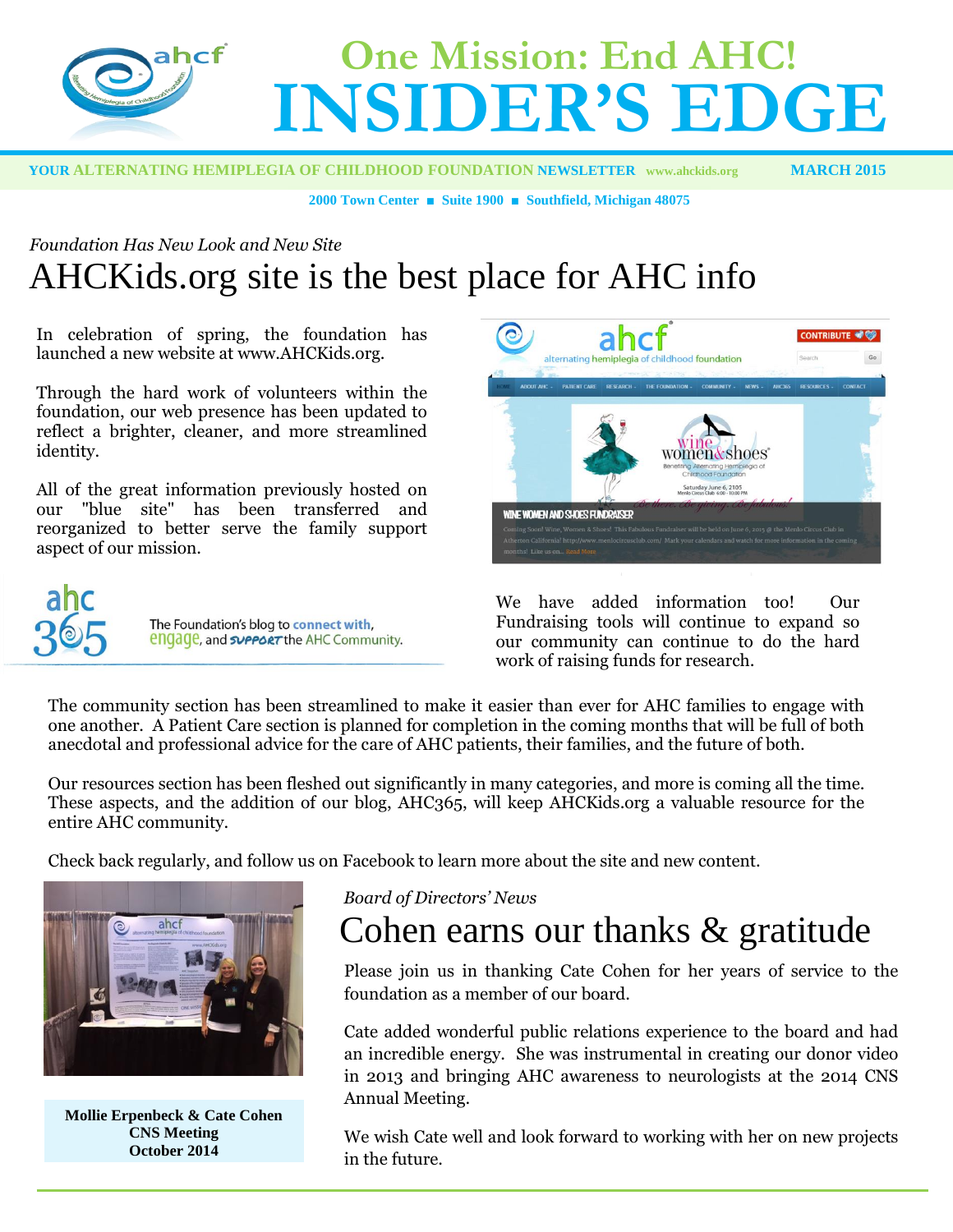### *AHC Community Clinicians and Researchers Change Institutions* Physicians on the move

**Dr. Sandra Reyna** recently accepted a position with Massachusetts General Hospital at Harvard University. She is an assistant in neuroscience department and a Clinical Research Operations Scientist at the Neurological Clinical Research Institute.

Dr. Reyna was a long-time researcher at the University of Utah, playing a significant role in the Department of Neurology's receiving of the NeuroNEXT Clinical Trials Award and the StrokeNet Award.



Dr. Reyna has extensive experience in preparation of clinical trials involving multiple sites and the coordination of multiple team members. Dr. Reyna participated in the AHCF workshop in 2014 and has been an active participant at our family meetings as a speaker and clinic physician.



j

**Dr. Laurie Ozelius**, PhD., recently accepted a position at Harvard University as an Associate Geneticist in Neurology. Dr. Ozelius is a research scientist performing research in gene discovery in movement disorders and in particular, identifying genes for dystonia and Parkinson Disease.

Dr. Ozelius received her PhD. in Genetics from Harvard Medical School and completed her research fellowship in neurology at Massachusetts General Hospital and Harvard Medical School.

Dr. Ozelius shared her expertise in the 2014 AHCF workshop and will be a valuable collaborator searching for answers for AHC patients.

On January 1, 2015, **Dr. David Goldstein**, joined Columbia University as professor of genetics and development in the College of Physicians and Surgeons and director of a new Institute for Genomic Medicine in partnership with New York-Presbyterian.

Dr. Goldstein, formerly of Duke University, will be responsible for building a program that comprehensively integrates genetics and genomics into research, patient care, and education at Columbia University Medical Center (CUMC) and New York-Presbyterian and that develops programs to prepare students for careers in the expanding field of genomic and personalized medicine.

### **We wish all of the doctors much success in their new positions at Harvard and Columbia Universities.**

**We look forward to seeing many wonderful advancements from them in the years to come!**



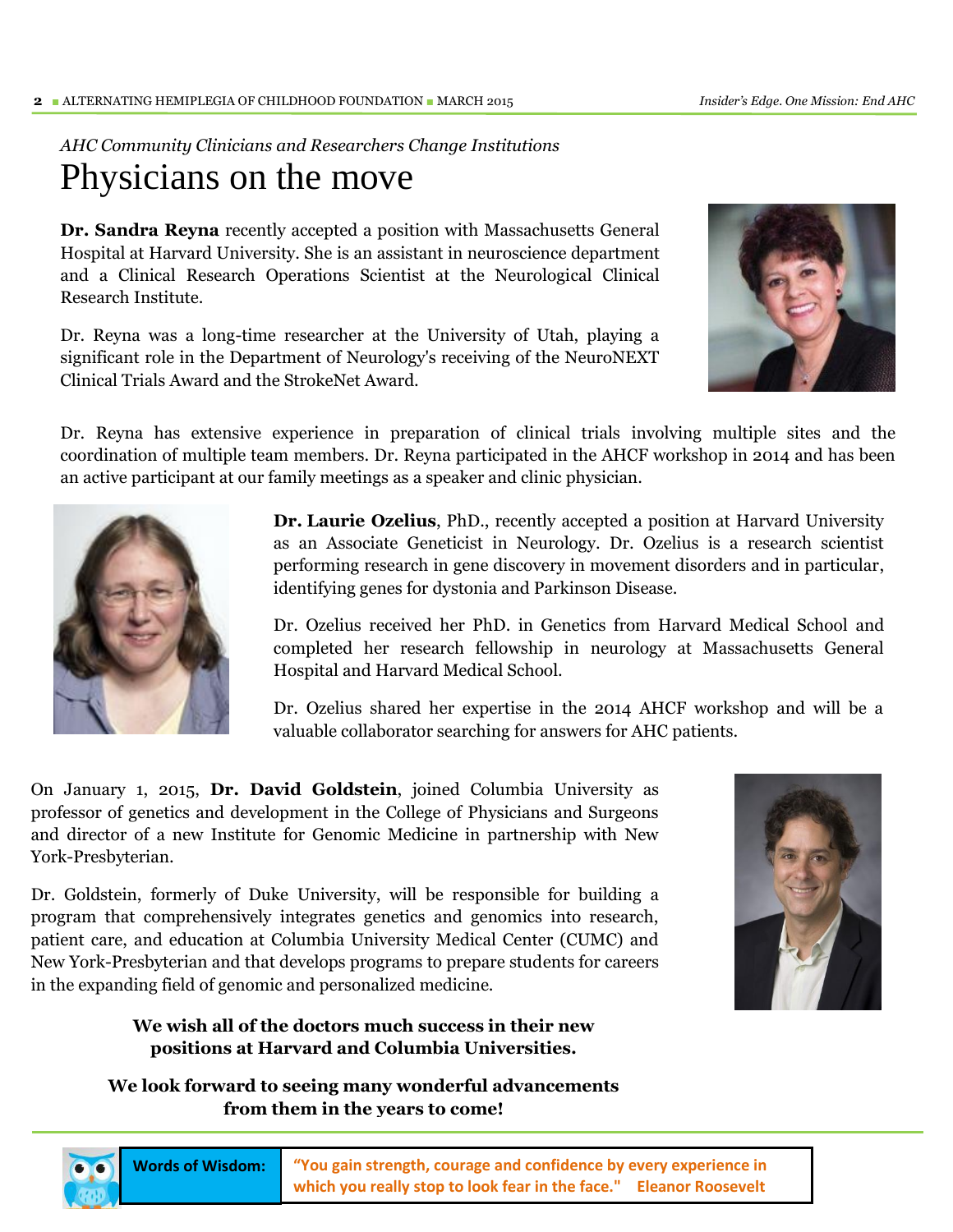i

## *Researchers Develop Mouse Models with AHC Mutations!* Significant AHC research is published

In January, a team of researchers published an article in the journal *Epilepsia* titled, "Knock-in Mouse Model of Alternating Hemiplegia of Childhood: Behavioral and Electrophysiologic Characterization."

The lead author on the article is Dr. Arsen S. Hunanyan.

The articles discusses how mutations in the ATP1a3 subunit of the neuronal Na+  $/K+$  -ATPase are thought to be responsible for seizures, hemiplegias, and other symptoms of alternating hemiplegia of childhood (AHC). However, the mechanisms through which ATP1A3 mutations mediate their pathophysiologic consequences are not yet understood.

**The following hypotheses were investigated:** (1) Our novel knock-in mouse carrying the most common heterozygous mutation causing AHC (D801N) will exhibit the manifestations of the human condition and display predisposition to seizures; and (2) the underlying pathophysiology in this mouse model involves increased excitability in response to electrical stimulation of Schaffer collaterals and abnormal predisposition to spreading depression (SD).

**Methods used during the research included** generating the D801N mutant mouse (Mashlool, Mashl+/ ) and compared mutant and wild-type (WT) littermates. Behavioral tests, amygdala kindling, flurothyl-induced seizure threshold, spontaneous recurrent seizures (SRS), and other paroxysmal activities were compared between groups. In vitro electrophysiologic slice experiments on hippocampus were performed to assess predisposition to hyperexcitability and SD.

**Results found** that Mutant mice manifested a distinctive phenotype similar to that of humans with AHC. They had abnormal impulsivity, memory, gait, motor coordination, tremor, motor control, endogenous nociceptive response, paroxysmal hemiplegias, diplegias, dystonias, and SRS, as well as predisposition to kindling, to flurothyl-induced seizures, and to sudden unexpected death.

Hippocampal slices of mutants, in contrast to WT animals, showed hyperexcitable responses to 1 Hz pulsetrains of electrical stimuli delivered to the Schaffer collaterals and had significantly longer duration of K+ induced SD responses.

**The Significance of this work** is that their model reproduces the major characteristics of human AHC, and indicates that ATP1a3 dysfunction results in abnormal short-term plasticity with increased excitability (potential mechanism for seizures) and a predisposition to more severe SD responses (potential mechanism for hemiplegias).

This model of the human condition should help in understanding the molecular pathways underlying these phenotypes and may lead to identification of novel therapeutic strategies of ATP1a3 related disorders and seizures.

### **THANK YOU TO ALL OF THE RESEARCHERS WHO WORKED ON THIS IMPORTANT PROJECT!**

**To view the full text of this article, go to:** <http://onlinelibrary.wiley.com/doi/10.1111/epi.12878/full>